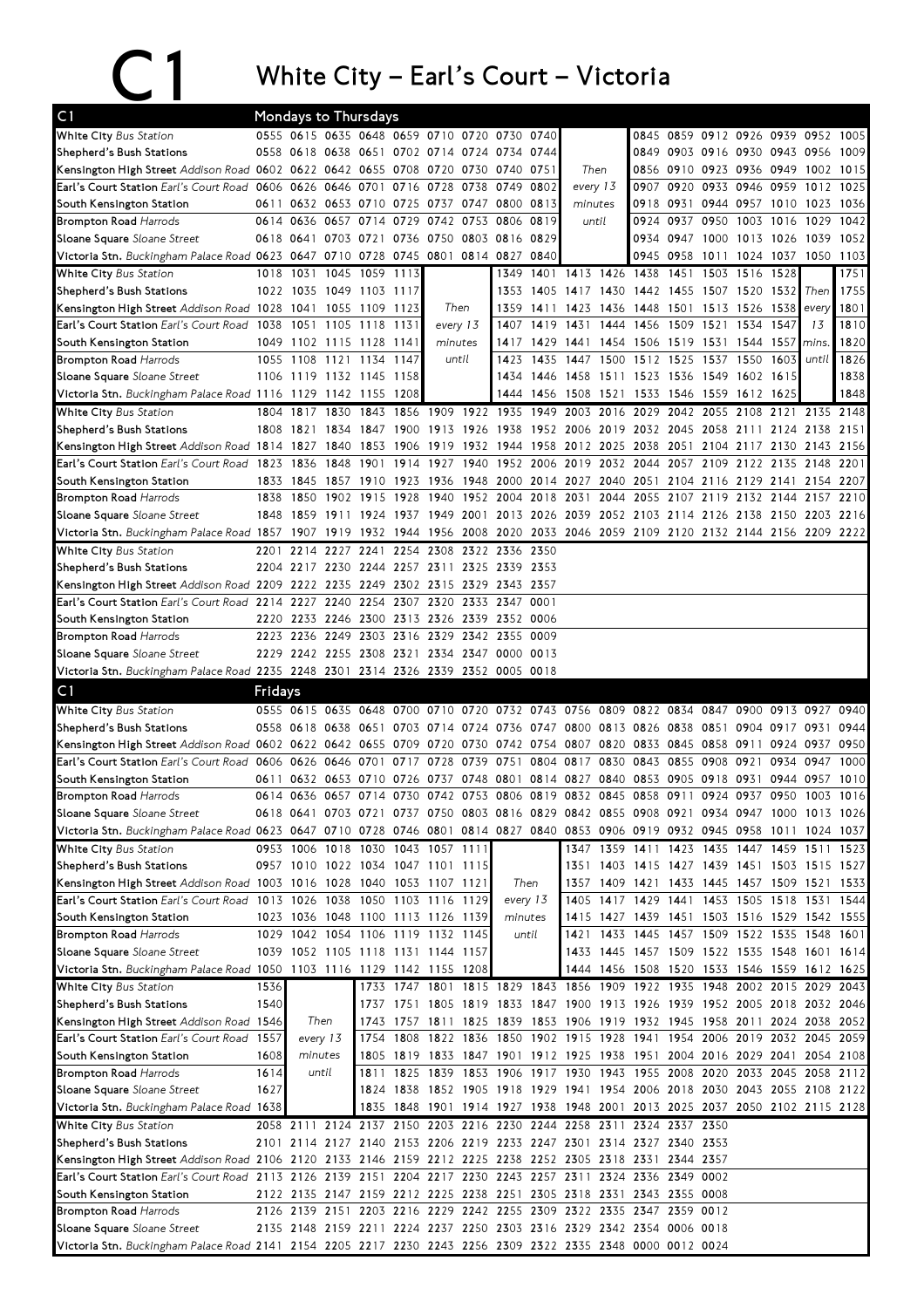| C1                                                                                                                             |      |           | Saturdays (also Good Friday)       |                          |         |           |                                                                            |           |                          |                     |                |                          |           |      |                                    |                                                                                           |           |      |
|--------------------------------------------------------------------------------------------------------------------------------|------|-----------|------------------------------------|--------------------------|---------|-----------|----------------------------------------------------------------------------|-----------|--------------------------|---------------------|----------------|--------------------------|-----------|------|------------------------------------|-------------------------------------------------------------------------------------------|-----------|------|
| <b>White City</b> Bus Station                                                                                                  |      |           |                                    |                          |         |           |                                                                            |           |                          |                     |                |                          |           |      |                                    | 0555 0615 0635 0655 0715 0735 0755 0810 0825 0840 0854 0907 0919 0931 0943 0955 1008 1021 |           |      |
| Shepherd's Bush Stations                                                                                                       |      | 0558 0618 |                                    |                          |         |           | 0638 0658 0718 0738 0758 0813 0828 0843 0857 0910 0923 0935 0948 1000      |           |                          |                     |                |                          |           |      |                                    |                                                                                           | 1013      | 1026 |
| Kensington High Street Addison Road 0602 0622 0642 0702 0722 0742 0802 0818 0833 0848 0902 0916 0929 0942 0955 1008            |      |           |                                    |                          |         |           |                                                                            |           |                          |                     |                |                          |           |      |                                    |                                                                                           | 1021      | 1034 |
| Earl's Court Station Earl's Court Road 0606 0626                                                                               |      |           |                                    | 0646 0706 0726           |         | 0747      | 0808                                                                       | 0824 0839 |                          | 0854 0908 0922 0936 |                |                          |           | 0950 | 1004                               | 1018                                                                                      | 1031      | 1044 |
| South Kensington Station                                                                                                       |      | 0611 0631 |                                    |                          |         |           | 0651 0711 0732 0753 0815 0831 0846 0901 0916 0930 0944 0958                |           |                          |                     |                |                          |           |      |                                    | 1013 1027 1040                                                                            |           | 1053 |
| <b>Brompton Road</b> Harrods                                                                                                   | 0614 | 0634      |                                    | 0654 0715 0736           |         |           | 0757 0819                                                                  | 0835 0850 |                          |                     | 0905 0920 0935 |                          | 0949 1003 |      | 1018                               | 1032                                                                                      | 1045      | 1058 |
| <b>Sloane Square</b> Sloane Street                                                                                             |      | 0618 0638 |                                    |                          |         |           |                                                                            |           |                          |                     |                |                          |           |      |                                    | 0659 0720 0741 0802 0824 0840 0855 0911 0926 0941 0955 1011 1027 1043 1056                |           | 1109 |
| Victoria Stn. Buckingham Palace Road 0623 0644 0705 0726 0747 0809 0831 0847 0903 0919 0934 0949 1003 1019 1035 1051 1104 1117 |      |           |                                    |                          |         |           |                                                                            |           |                          |                     |                |                          |           |      |                                    |                                                                                           |           |      |
| White City Bus Station                                                                                                         | 1034 | 1046      | 1058 1110                          |                          |         |           | 1530                                                                       | 1543      | 1556                     | 1609 1622 1635      |                |                          | 1648      | 1701 | 1714                               | 1727                                                                                      | 1740      | 1753 |
| Shepherd's Bush Stations                                                                                                       |      |           | 1039 1051 1103 1115                |                          |         |           | 1535                                                                       |           | 1548 1602 1614 1627 1640 |                     |                |                          | 1653 1706 |      | 1719 1732                          |                                                                                           | 1745      | 1758 |
| Kensington High Street Addison Road 1047 1059                                                                                  |      |           | 1112 1124                          |                          | Then    |           | 1544                                                                       | 1557 1610 |                          | 1622 1635 1648      |                |                          | 1701      | 1714 | 1727                               | 1740                                                                                      | 1753      | 1806 |
| <b>Earl's Court Station</b> Earl's Court Road 1058 1110                                                                        |      |           | 1123 1135                          |                          |         | every 13  | 1555                                                                       | 1608      | 1621                     |                     |                | 1633 1646 1659 1712 1725 |           |      | 1738                               | 1751                                                                                      | 1804      | 1817 |
| South Kensington Station                                                                                                       |      | 1107 1119 | 1132 1144                          |                          | minutes |           | 1604                                                                       | 1618 1631 |                          | 1644 1657 1710      |                |                          | 1723 1736 |      | 1749 1802                          |                                                                                           | 1815      | 1827 |
| <b>Brompton Road</b> Harrods                                                                                                   |      |           | 1112 1124 1137 1149                |                          | until   |           | 1609                                                                       | 1623      | 1636                     | 1649                | 1702 1715      |                          | 1728      | 1741 | 1754                               | 1807                                                                                      | 1820      | 1831 |
| <b>Sloane Square</b> Sloane Street                                                                                             |      |           | 1123 1135 1148 1200                |                          |         |           | 1620                                                                       |           |                          |                     |                |                          |           |      |                                    | 1634 1647 1700 1713 1726 1739 1752 1805 1817 1830                                         |           | 1842 |
| Victoria Stn. Buckingham Palace Road 1131 1144 1157 1209                                                                       |      |           |                                    |                          |         |           | 1629                                                                       | 1642 1655 |                          | 1708                | 1721           | 1734                     | 1747 1800 |      |                                    | 1812 1824 1837                                                                            |           | 1849 |
| <b>White City</b> Bus Station                                                                                                  | 1806 | 1819      | 1832                               | 1845                     | 1857    |           | 1909 1923                                                                  | 1937      | 1950                     | 2003 2016           |                | 2029                     | 2043      | 2057 | 2111                               | 2124 2137                                                                                 |           | 2150 |
| Shepherd's Bush Stations                                                                                                       |      | 1811 1824 | 1837                               | 1850                     | 1901    |           | 1912 1926                                                                  | 1940      | 1953                     |                     | 2006 2019 2032 |                          | 2046 2100 |      |                                    | 2114 2127 2140                                                                            |           | 2153 |
| Kensington High Street Addison Road 1819 1832                                                                                  |      |           | 1845                               | 1857                     |         | 1907 1918 | 1932 1946 1959                                                             |           |                          |                     |                |                          |           |      |                                    | 2012 2025 2038 2052 2106 2120 2133 2146 2159                                              |           |      |
| <b>Earl's Court Station</b> Earl's Court Road                                                                                  | 1829 | 1842      | 1855                               | 1905 1915                |         | 1925      | 1938                                                                       | 1952 2005 |                          | 2018 2031           |                | 2044                     | 2058      | 2111 | 2125 2138                          |                                                                                           | 2151      | 2204 |
| South Kensington Station                                                                                                       | 1839 | 1852      |                                    | 1905 1915 1925           |         |           | 1935 1948 2001 2014 2027 2040 2053 2107 2120 2133 2146                     |           |                          |                     |                |                          |           |      |                                    |                                                                                           | 2159 2212 |      |
| <b>Brompton Road</b> Harrods                                                                                                   | 1843 | 1856      |                                    | 1909 1919 1929           |         |           | 1939 1952 2005 2018                                                        |           |                          | 2031                | 2044           |                          |           |      |                                    | 2057 2111 2124 2137 2150 2203                                                             |           | 2216 |
| Sloane Square Sloane Street                                                                                                    | 1854 | 1907      |                                    | 1920 1929 1939           |         | 1949      | 2002 2015 2027 2040 2053 2106 2119 2132 2145 2158                          |           |                          |                     |                |                          |           |      |                                    |                                                                                           | 2211      | 2224 |
| Victoria Stn. Buckingham Palace Road 1901–1914–1927–1936–1946–1956                                                             |      |           |                                    |                          |         |           | 2009                                                                       |           |                          |                     |                |                          |           |      |                                    | 2022 2034 2047 2100 2112 2125 2138 2151 2204 2217 2230                                    |           |      |
| <b>White City</b> Bus Station                                                                                                  |      | 2203 2216 | 2230                               | 2244                     | 2258    | 2311      | 2324                                                                       | 2337 2350 |                          |                     |                |                          |           |      |                                    |                                                                                           |           |      |
| Shepherd's Bush Stations                                                                                                       |      |           |                                    |                          |         |           | 2206 2219 2233 2247 2301 2314 2327 2340 2353                               |           |                          |                     |                |                          |           |      |                                    |                                                                                           |           |      |
| Kensington High Street Addison Road 2212 2225                                                                                  |      |           | 2238 2252 2305 2318 2331           |                          |         |           |                                                                            | 2344 2357 |                          |                     |                |                          |           |      |                                    |                                                                                           |           |      |
| Earl's Court Station Earl's Court Road 2217 2230                                                                               |      |           |                                    | 2243 2257 2310 2323 2336 |         |           |                                                                            | 2349 0002 |                          |                     |                |                          |           |      |                                    |                                                                                           |           |      |
| South Kensington Station                                                                                                       |      | 2225 2238 |                                    |                          |         |           | 2251 2305 2318 2331 2343 2356 0008                                         |           |                          |                     |                |                          |           |      |                                    |                                                                                           |           |      |
| <b>Brompton Road</b> Harrods                                                                                                   |      |           | 2229 2242 2255 2309 2322 2335 2347 |                          |         |           |                                                                            | 0000 0012 |                          |                     |                |                          |           |      |                                    |                                                                                           |           |      |
| <b>Sloane Square</b> Sloane Street                                                                                             |      |           |                                    |                          |         |           | 2237 2250 2303 2316 2329 2342 2354 0006 0018                               |           |                          |                     |                |                          |           |      |                                    |                                                                                           |           |      |
| Victoria Stn. Buckingham Palace Road 2243 2256 2309 2322 2335 2348 0000 0012 0024                                              |      |           |                                    |                          |         |           |                                                                            |           |                          |                     |                |                          |           |      |                                    |                                                                                           |           |      |
| C1                                                                                                                             |      |           |                                    |                          |         |           | Sundays and other Public Holidays (except Christmas Day)                   |           |                          |                     |                |                          |           |      |                                    |                                                                                           |           |      |
| White City Bus Station                                                                                                         |      |           |                                    |                          |         |           | 0650 0710 0730 0750 0810 0830 0845 0858 0910 0922 0933 0945 0957           |           |                          |                     |                |                          |           | 1009 | 1021                               | 1034                                                                                      | 1047      | 1100 |
| Shepherd's Bush Stations                                                                                                       |      | 0653 0713 |                                    |                          |         |           | 0733 0753 0813 0833 0848 0901 0913                                         |           |                          | 0925 0937 0949      |                |                          | 1001      | 1013 | 1025                               | 1038                                                                                      | 1051      | 1104 |
| Kensington High Street Addison Road 0656 0716                                                                                  |      |           |                                    | 0738 0758 0818 0838      |         |           | 0853 0906 0918                                                             |           |                          | 0930 0942 0955      |                |                          | 1008      | 1020 | 1032 1048                          |                                                                                           | 1101      | 1114 |
| Earl's Court Station Earl's Court Road                                                                                         |      | 0700 0720 |                                    | 0743 0803 0823           |         | 0843 0858 |                                                                            | 0912 0924 |                          |                     | 0936 0949 1002 |                          | 1015      | 1028 | 1042 1058                          |                                                                                           | 1112      | 1125 |
| South Kensington Station                                                                                                       |      | 0705 0726 |                                    |                          |         |           | 0749 0809 0829 0849 0904 0919 0931                                         |           |                          |                     |                |                          |           |      | 0943 0956 1010 1024 1038 1052 1108 |                                                                                           | 1122 1135 |      |
| <b>Brompton Road Harrods</b>                                                                                                   |      |           |                                    |                          |         |           |                                                                            |           |                          |                     |                |                          |           |      |                                    | 0708 0729 0752 0812 0832 0852 0907 0922 0934 0946 1000 1014 1028 1043 1057 1113 1127 1140 |           |      |
| Sloane Square Sloane Street                                                                                                    |      |           |                                    |                          |         |           |                                                                            |           |                          |                     |                |                          |           |      |                                    | 0712 0734 0757 0817 0837 0857 0913 0928 0941 0953 1007 1022 1037 1052 1107 1123 1137 1150 |           |      |
| Victoria Stn. Buckingham Palace Road 0717 0740 0803 0823 0843 0903 0920 0935 0948 1000 1014 1029 1044 1059 1114 1130 1145 1158 |      |           |                                    |                          |         |           |                                                                            |           |                          |                     |                |                          |           |      |                                    |                                                                                           |           |      |
| White City Bus Station                                                                                                         | 1113 |           |                                    | 1213                     |         |           |                                                                            |           |                          |                     |                |                          |           |      |                                    | 1646 1659 1712 1725 1738 1750 1802 1814 1826 1839 1852 1905                               |           |      |
| Shepherd's Bush Stations                                                                                                       | 1117 |           |                                    | 1217                     |         |           |                                                                            |           |                          |                     |                |                          |           |      |                                    | 1650 1703 1716 1729 1742 1754 1806 1818 1830 1843 1856 1908                               |           |      |
| <b>Kensington High Street</b> Addison Road 1127                                                                                |      |           | Then                               | 1227                     | Then    |           |                                                                            |           |                          |                     |                |                          |           |      |                                    | 1700 1711 1723 1736 1748 1800 1812 1824 1836 1849 1902 1914                               |           |      |
| Earl's Court Station Earl's Court Road                                                                                         | 1138 |           | every 12                           | 1238                     |         | every 13  | 1711                                                                       |           |                          |                     |                |                          |           |      |                                    | 1722 1733 1744 1756 1808 1820 1832 1844 1857 1910 1922                                    |           |      |
| South Kensington Station                                                                                                       | 1148 | minutes   |                                    | 1248                     | minutes |           | 1721                                                                       |           |                          |                     |                |                          |           |      |                                    | 1732 1743 1754 1806 1818 1830 1842 1854 1907 1919 1931                                    |           |      |
| <b>Brompton Road</b> Harrods                                                                                                   | 1153 |           | until                              | 1253                     |         | until     |                                                                            |           |                          |                     |                |                          |           |      |                                    | 1726 1737 1748 1759 1811 1823 1835 1847 1859 1911 1923 1935                               |           |      |
| Sloane Square Sloane Street                                                                                                    | 1203 |           |                                    | 1303                     |         |           |                                                                            |           |                          |                     |                |                          |           |      |                                    | 1736 1747 1758 1809 1821 1833 1845 1857 1908 1919 1930 1942                               |           |      |
| Victoria Stn. Buckingham Palace Road 1211                                                                                      |      |           |                                    | 1311                     |         |           |                                                                            |           |                          |                     |                |                          |           |      |                                    | 1744 1755 1806 1817 1829 1841 1853 1905 1915 1926 1937                                    |           | 1949 |
| White City Bus Station                                                                                                         |      |           |                                    |                          |         |           | 1918 1931 1944 1957 2010 2023 2035 2048 2101 2114 2127 2140 2153 2206 2219 |           |                          |                     |                |                          |           |      |                                    |                                                                                           |           | 2350 |
| Shepherd's Bush Stations                                                                                                       |      |           |                                    |                          |         |           | 1921 1934 1947 2000 2013 2026 2038 2051 2104 2117 2130 2143 2156 2209 2222 |           |                          |                     |                |                          |           |      |                                    |                                                                                           |           | 2353 |
| Kensington High Street Addison Road 1927 1940 1952 2005 2018 2031 2043 2056 2108 2121 2134 2147 2200 2213 2225                 |      |           |                                    |                          |         |           |                                                                            |           |                          |                     |                |                          |           |      |                                    | Then                                                                                      |           | 2356 |
| Earl's Court Station Earl's Court Road 1935 1947 1959 2011 2024 2037 2048 2101 2113 2126 2139 2152 2204 2217 2229              |      |           |                                    |                          |         |           |                                                                            |           |                          |                     |                |                          |           |      |                                    | every 13                                                                                  |           | 0000 |
| South Kensington Station                                                                                                       |      |           |                                    |                          |         |           | 1943 1955 2007 2019 2032 2044 2055 2108 2120 2133 2145 2158 2210 2222 2234 |           |                          |                     |                |                          |           |      |                                    | minutes                                                                                   |           | 0005 |
| <b>Brompton Road Harrods</b>                                                                                                   |      |           |                                    |                          |         |           | 1947 1959 2011 2023 2036 2048 2059 2111 2123 2136 2148 2201 2213 2225 2237 |           |                          |                     |                |                          |           |      |                                    | until                                                                                     |           | 0008 |
| Sloane Square Sloane Street                                                                                                    |      |           |                                    |                          |         |           | 1954 2006 2018 2030 2042 2054 2105 2117 2129 2142 2153 2205 2217 2229 2241 |           |                          |                     |                |                          |           |      |                                    |                                                                                           |           | 0012 |
| Victoria Stn. Buckingham Palace Road 2001 2013 2025 2036 2048 2100 2111 2123 2135 2148 2159 2210 2222 2234 2246                |      |           |                                    |                          |         |           |                                                                            |           |                          |                     |                |                          |           |      |                                    |                                                                                           |           | 0017 |

Operated by London United

www.londonbusroutes.net

11.12.21T A40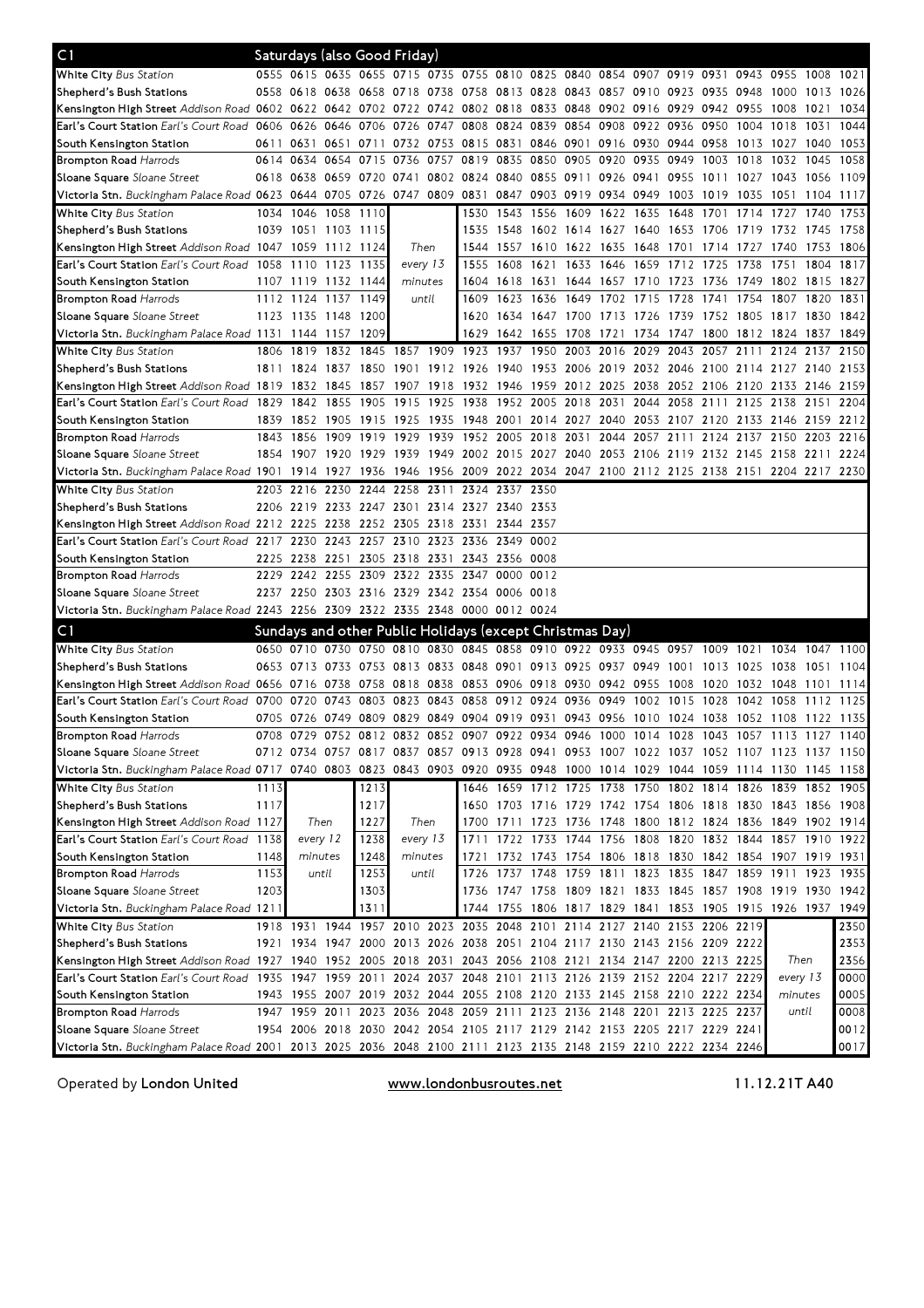## C1 Victoria – Earl's Court – White City

| C <sub>1</sub>                                                                                                               | <b>Mondays to Thursdays</b> |           |                     |                          |           |                                    |                                              |          |                                                                                                                  |                     |                |          |                                    |           |                                    |           |                |           |
|------------------------------------------------------------------------------------------------------------------------------|-----------------------------|-----------|---------------------|--------------------------|-----------|------------------------------------|----------------------------------------------|----------|------------------------------------------------------------------------------------------------------------------|---------------------|----------------|----------|------------------------------------|-----------|------------------------------------|-----------|----------------|-----------|
| Victoria Station Victoria Street                                                                                             |                             |           |                     |                          |           | 0600 0620 0633 0646 0659 0709      |                                              |          | 0722 0732 0743 0753 0806 0819                                                                                    |                     |                |          | 0832 0845                          |           | 0858                               | 0911      | 0924           | 0937      |
| Sloane Square Sloane Street                                                                                                  |                             |           |                     |                          |           |                                    |                                              |          | 0605 0625 0638 0651 0704 0717 0730 0740 0751 0804 0817 0830                                                      |                     |                |          |                                    |           | 0843 0856 0909 0921                |           | 0934           | 0947      |
| <b>Brompton Road Harrods</b>                                                                                                 |                             |           |                     |                          |           |                                    |                                              |          | 0610 0630 0643 0656 0710 0723 0736 0746 0759 0812 0825 0838                                                      |                     |                |          | 0851                               |           | 0904 0917 0929 0942 0955           |           |                |           |
| South Kensington Station                                                                                                     |                             |           |                     |                          |           | 0613 0633 0646 0659 0713 0726      | 0739 0750                                    |          |                                                                                                                  | 0803 0816 0829      |                |          | 0842 0855 0908 0921                |           |                                    | 0933      | 0946           | 0959      |
| <b>Earl's Court Station Warwick Road</b>                                                                                     |                             | 0619 0639 |                     | 0653 0707 0722           |           | 0735                               | 0748 0801                                    |          |                                                                                                                  |                     |                |          | 0814 0827 0840 0853 0906 0919 0932 |           |                                    | 0944 0957 |                | 1010      |
| Kensington High Street Addison Road 0624 0644 0700 0715                                                                      |                             |           |                     |                          | 0730      | 0743                               |                                              |          | 0757 0810 0823 0836 0849 0902 0915 0928                                                                          |                     |                |          |                                    |           | 0941                               | 0953      | 1006           | 1019      |
| Shepherd's Bush Stations                                                                                                     |                             |           |                     | 0629 0650 0706 0722 0738 |           |                                    |                                              |          | 0751 0806 0819 0832 0845 0858 0911                                                                               |                     |                |          | 0924 0937                          |           | 0949                               | 1001      | 1014           | 1027      |
| White City Bus Station                                                                                                       |                             |           |                     | 0632 0653 0709 0725 0741 |           |                                    |                                              |          | 0755 0810 0823 0836 0849 0902 0915                                                                               |                     |                |          | 0928 0941                          |           | 0953 1005                          |           | 1018           | 1031      |
| Victoria Station Victoria Street                                                                                             | 0950                        | 1003      | 1016                | 1029                     | 1042      | 1055                               |                                              |          | 1436                                                                                                             |                     | 1449 1501      | 1513     | 1526                               | 1538      |                                    |           | 1827           | 1839      |
| Sloane Square Sloane Street                                                                                                  | 1000                        |           |                     | 1013 1026 1039 1052 1105 |           |                                    |                                              |          | 1446                                                                                                             |                     |                |          | 1459 1511 1523 1536 1549           |           |                                    |           | 1838           | 1849      |
| <b>Brompton Road Harrods</b>                                                                                                 | 1008                        |           |                     | 1021 1035 1048 1101 1115 |           |                                    |                                              | Then     | 1456                                                                                                             |                     |                |          | 1509 1521 1533 1546 1559           |           | Then                               |           |                | 1848 1858 |
| South Kensington Station                                                                                                     |                             | 1012 1025 |                     | 1039 1052 1106           |           | 1120                               |                                              | every 13 | 1501                                                                                                             |                     | 1514 1526 1538 |          | 1551 1604                          |           | every 13                           |           |                | 1853 1903 |
| Earl's Court Station Warwick Road                                                                                            |                             |           |                     | 1023 1036 1050 1103 1117 |           | 1131                               | minutes                                      |          | 1512                                                                                                             |                     |                |          | 1525 1538 1551 1604 1617           |           | minutes                            |           |                | 1906 1915 |
| Kensington High Street Addison Road 1032                                                                                     |                             | 1045      | 1059 1112           |                          | 1126      | 1140                               |                                              | until    | 1521                                                                                                             |                     |                |          | 1534 1547 1600 1613 1626           |           |                                    | until     | 1915           | 1924      |
| Shepherd's Bush Stations                                                                                                     | 1040                        |           |                     | 1053 1107 1121 1135      |           | 1149                               |                                              |          | 1530                                                                                                             |                     |                |          | 1544 1557 1610 1623 1636           |           |                                    |           |                | 1925 1933 |
| White City Bus Station                                                                                                       | 1044 1057                   |           |                     | 1111 1125 1139           |           | 1153                               |                                              |          | 1534                                                                                                             |                     |                |          | 1548 1601 1614 1627 1640           |           |                                    |           | 1929           | 1937      |
| Victoria Station Victoria Street                                                                                             |                             | 1852 1905 | 1918                |                          | 1932 1945 |                                    |                                              |          | 1958 2011 2024 2037 2050 2103 2116 2130                                                                          |                     |                |          |                                    |           | 2143 2155 2208 2221                |           |                | 2234      |
| Sloane Square Sloane Street                                                                                                  | 1901                        |           |                     |                          |           |                                    |                                              |          | 1914 1927 1940 1952 2005 2018 2031 2044 2057 2109 2122 2136 2149 2201 2214 2227                                  |                     |                |          |                                    |           |                                    |           |                | 2240      |
| <b>Brompton Road Harrods</b>                                                                                                 | 1910                        |           | 1923 1936 1948      |                          | 2000      |                                    | 2013 2025 2038                               |          | 2051                                                                                                             |                     |                |          |                                    |           | 2104 2116 2129 2142 2155 2207 2220 |           | 2233           | 2246      |
| South Kensington Station                                                                                                     | 1915                        | 1927      |                     |                          |           |                                    |                                              |          | 1940 1952 2004 2017 2029 2042 2055 2107 2119 2132 2145 2158 2210 2223 2236                                       |                     |                |          |                                    |           |                                    |           |                | 2249      |
| Earl's Court Station Warwick Road                                                                                            | 1926                        | 1938      |                     | 1950 2002                | 2014      |                                    | 2026 2038 2051                               |          |                                                                                                                  | 2104 2116 2128 2141 |                |          |                                    |           | 2153 2206 2218                     | 2231      | 2244           | 2257      |
| Kensington High Street Addison Road 1935                                                                                     |                             | 1945      | 1957                | 2009                     | 2021      |                                    | 2033 2045                                    | 2058     | 2110                                                                                                             | 2122 2134 2147      |                |          |                                    |           | 2159 2212 2224                     | 2237      | 2250           | 2303      |
| Shepherd's Bush Stations                                                                                                     |                             |           | 1943 1952 2004 2016 |                          |           |                                    |                                              |          | 2028 2040 2052 2105 2117 2129 2141 2153 2205 2218 2230 2243 2256 2308                                            |                     |                |          |                                    |           |                                    |           |                |           |
| <b>White City Bus Station</b>                                                                                                | 1946                        |           | 1955 2007 2019      |                          |           |                                    |                                              |          | 2031 2043 2055 2108 2120 2132 2144 2156 2208 2221 2233 2246 2259 2311                                            |                     |                |          |                                    |           |                                    |           |                |           |
| Victoria Station Victoria Street                                                                                             | 2247                        | 2300      | 2313 2326           |                          | 2339      | 2352 0005                          |                                              |          |                                                                                                                  |                     |                |          |                                    |           |                                    |           |                |           |
| Sloane Square Sloane Street                                                                                                  |                             |           |                     |                          |           | 2253 2305 2318 2331 2344 2357 0010 |                                              |          |                                                                                                                  |                     |                |          |                                    |           |                                    |           |                |           |
| <b>Brompton Road Harrods</b>                                                                                                 |                             | 2259 2311 |                     | 2324 2337                |           | 2349 0002 0015                     |                                              |          |                                                                                                                  |                     |                |          |                                    |           |                                    |           |                |           |
| South Kensington Station                                                                                                     |                             | 2302 2314 | 2327 2340           |                          |           | 2352 0005 0018                     |                                              |          |                                                                                                                  |                     |                |          |                                    |           |                                    |           |                |           |
| Earl's Court Station Warwick Road                                                                                            | 2309 2321                   |           |                     |                          |           | 2334 2346 2358 0011 0024           |                                              |          |                                                                                                                  |                     |                |          |                                    |           |                                    |           |                |           |
| Kensington High Street Addison Road 2315 2327                                                                                |                             |           | 2339 2351           |                          | 0003      | 0016 0029                          |                                              |          |                                                                                                                  |                     |                |          |                                    |           |                                    |           |                |           |
| Shepherd's Bush Stations                                                                                                     |                             |           |                     |                          |           | 2320 2332 2344 2356 0008 0021 0034 |                                              |          |                                                                                                                  |                     |                |          |                                    |           |                                    |           |                |           |
| White City Bus Station                                                                                                       |                             |           |                     | 2323 2335 2347 2359 0011 |           | 0024 0037                          |                                              |          |                                                                                                                  |                     |                |          |                                    |           |                                    |           |                |           |
|                                                                                                                              |                             |           |                     |                          |           |                                    |                                              |          |                                                                                                                  |                     |                |          |                                    |           |                                    |           |                |           |
|                                                                                                                              |                             |           |                     |                          |           |                                    |                                              |          |                                                                                                                  |                     |                |          |                                    |           |                                    |           |                |           |
| C <sub>1</sub>                                                                                                               | Fridays                     |           |                     |                          |           |                                    |                                              |          |                                                                                                                  |                     |                |          |                                    |           |                                    |           |                |           |
| Victoria Station Victoria Street                                                                                             |                             |           | 0600 0620 0633 0646 |                          |           |                                    |                                              |          | 0659 0709 0722 0732 0743 0753                                                                                    |                     |                |          |                                    |           | 0858 0911 0924 0937 0950           |           |                | 1003      |
| Sloane Square Sloane Street                                                                                                  |                             |           |                     |                          |           |                                    | 0605 0625 0638 0651 0704 0717 0730 0740 0751 |          |                                                                                                                  | 0804                |                |          |                                    |           | 0909 0921 0934 0947                |           | 1000           | 1013      |
|                                                                                                                              |                             | 0610 0630 |                     | 0643 0656 0710           |           |                                    | 0723 0736 0746 0759                          |          |                                                                                                                  | 0812                | Then           |          | 0917                               |           | 0929 0942 0955                     |           | 1009           | 1022      |
| South Kensington Station                                                                                                     |                             |           | 0613 0633 0646 0659 |                          | 0713      |                                    | 0726 0739 0750 0803                          |          |                                                                                                                  | 0816                |                | every 13 | 0921                               |           | 0933 0946                          | 0959      | 1013           | 1026      |
|                                                                                                                              | 0619                        | 0639      | 0653                | 0707                     | 0722      | 0735                               | 0748                                         | 0801     | 0814                                                                                                             | 0827                | minutes        |          | 0932                               | 0944 0957 |                                    | 1010      | 1024           | 1038      |
| <b>Brompton Road Harrods</b><br>Earl's Court Station Warwick Road<br>Kensington High Street Addison Road 0624 0644 0700 0715 |                             |           |                     |                          |           |                                    | 0730 0743 0757 0810                          |          | 0823                                                                                                             | 0836                | until          |          | 0941                               |           | 0953 1006 1019                     |           | 1033           | 1047      |
| Shepherd's Bush Stations                                                                                                     |                             |           |                     |                          |           |                                    |                                              |          | 0629 0650 0706 0722 0738 0751 0806 0819 0832 0845                                                                |                     |                |          |                                    |           | 0950 1002 1015 1028 1042 1056      |           |                |           |
| <b>White City Bus Station</b>                                                                                                |                             |           |                     |                          |           |                                    |                                              |          | 0632 0653 0709 0725 0741 0755 0810 0823 0836 0849                                                                |                     |                |          |                                    |           | 0954 1006 1019 1032 1046 1100      |           |                |           |
| Victoria Station Victoria Street                                                                                             |                             |           |                     | 1016 1029 1042 1055 1108 |           |                                    |                                              |          | 1423 1436 1449 1501 1513 1525                                                                                    |                     |                |          |                                    |           |                                    |           | 1722 1735 1748 |           |
| Sloane Square Sloane Street                                                                                                  |                             |           |                     | 1026 1039 1052 1105 1119 |           |                                    |                                              |          | 1434 1447 1500 1512 1524 1536                                                                                    |                     |                |          |                                    |           |                                    |           | 1733 1746 1759 |           |
| <b>Brompton Road Harrods</b>                                                                                                 |                             |           |                     | 1035 1048 1101 1115 1129 |           |                                    | Then                                         |          | 1444 1457 1510 1522 1534 1547                                                                                    |                     |                |          |                                    |           | Then                               |           | 1744 1757 1810 |           |
| South Kensington Station                                                                                                     |                             |           |                     | 1039 1052 1106 1120 1134 |           |                                    | every 13                                     |          | 1449 1502 1515 1528 1540 1553                                                                                    |                     |                |          |                                    |           | every 13                           | 1750      | 1803 1816      |           |
| Earl's Court Station Warwick Road                                                                                            |                             |           |                     | 1051 1104 1118 1132 1146 |           |                                    | minutes                                      |          | 1501 1514 1527 1541 1555 1608                                                                                    |                     |                |          |                                    |           | minutes                            |           | 1805 1818 1831 |           |
|                                                                                                                              |                             |           |                     | 1100 1113 1127 1141 1155 |           |                                    | until                                        |          | 1510 1523 1536 1550 1604 1617                                                                                    |                     |                |          |                                    |           | until                              |           | 1814 1827 1839 |           |
| Kensington High Street Addison Road<br>Shepherd's Bush Stations                                                              |                             |           |                     | 1110 1124 1138 1152 1206 |           |                                    |                                              |          | 1521 1534 1547 1601 1615 1628                                                                                    |                     |                |          |                                    |           |                                    |           | 1825 1838 1849 |           |
| White City Bus Station                                                                                                       |                             |           |                     | 1114 1128 1142 1156 1210 |           |                                    |                                              |          | 1525 1539 1552 1606 1619 1632                                                                                    |                     |                |          |                                    |           |                                    |           | 1829 1841 1852 |           |
| Victoria Station Victoria Street                                                                                             |                             |           |                     |                          |           |                                    |                                              |          | 1801 1814 1827 1839 1852 1905 1918 1932 1945 1958 2011 2024 2037 2050 2103 2116 2129 2142                        |                     |                |          |                                    |           |                                    |           |                |           |
| Sloane Square Sloane Street                                                                                                  |                             |           |                     |                          |           |                                    |                                              |          | 1812 1825 1838 1849 1902 1915 1928 1940 1952 2005 2018 2031 2044 2057 2109 2122 2135 2148                        |                     |                |          |                                    |           |                                    |           |                |           |
| <b>Brompton Road Harrods</b>                                                                                                 |                             |           |                     |                          |           |                                    |                                              |          | 1823 1836 1848 1859 1912 1924 1937 1949 2001 2014 2026 2039 2052 2105 2117 2129 2141 2154                        |                     |                |          |                                    |           |                                    |           |                |           |
| South Kensington Station                                                                                                     |                             |           |                     |                          |           |                                    |                                              |          | 1829 1842 1853 1904 1917 1929 1941 1953 2005 2018 2030 2043 2056 2109 2121 2133 2145 2158                        |                     |                |          |                                    |           |                                    |           |                |           |
| Earl's Court Station Warwick Road                                                                                            |                             |           |                     |                          |           |                                    |                                              |          | 1844 1855 1906 1916 1929 1941 1952 2004 2016 2028 2040 2053 2106 2118 2130 2142 2154 2207                        |                     |                |          |                                    |           |                                    |           |                |           |
| Kensington High Street Addison Road                                                                                          |                             |           |                     |                          |           |                                    |                                              |          | 1852 1903 1914 1924 1937 1949 2000 2012 2024 2036 2048 2101 2113 2125 2137 2149 2201 2214                        |                     |                |          |                                    |           |                                    |           |                |           |
| Shepherd's Bush Stations                                                                                                     |                             |           |                     |                          |           |                                    |                                              |          | 1901 1912 1923 1933 1944 1956 2007 2019 2031 2043 2055 2107 2119 2131 2143 2155 2207 2220                        |                     |                |          |                                    |           |                                    |           |                |           |
| White City Bus Station                                                                                                       |                             |           |                     |                          |           |                                    |                                              |          | 1904 1915 1926 1936 1947 1959 2010 2022 2034 2046 2058 2110 2122 2134 2146 2158 2210 2223                        |                     |                |          |                                    |           |                                    |           |                |           |
| Victoria Station Victoria Street                                                                                             |                             |           |                     |                          |           |                                    |                                              |          | 2155 2208 2221 2234 2247 2300 2313 2326 2339 2352 0005                                                           |                     |                |          |                                    |           |                                    |           |                |           |
| Sloane Square Sloane Street                                                                                                  |                             |           |                     |                          |           |                                    |                                              |          | 2201 2214 2227 2240 2253 2306 2319 2332 2345 2358 0011                                                           |                     |                |          |                                    |           |                                    |           |                |           |
|                                                                                                                              |                             |           |                     |                          |           |                                    |                                              |          | 2207 2220 2233 2246 2259 2312 2325 2338 2350 0003 0016                                                           |                     |                |          |                                    |           |                                    |           |                |           |
| <b>Brompton Road Harrods</b><br>South Kensington Station                                                                     |                             |           |                     |                          |           |                                    | 2211 2224 2237 2250 2303 2315 2328 2341      |          |                                                                                                                  | 2353 0006 0019      |                |          |                                    |           |                                    |           |                |           |
| Earl's Court Station Warwick Road                                                                                            |                             |           |                     |                          |           |                                    |                                              |          | 2219 2232 2245 2258 2311 2323 2336 2348 0000 0013 0026                                                           |                     |                |          |                                    |           |                                    |           |                |           |
| Kensington High Street Addison Road 2226 2239 2252 2305 2318 2330 2342 2354 0006 0019 0032                                   |                             |           |                     |                          |           |                                    |                                              |          |                                                                                                                  |                     |                |          |                                    |           |                                    |           |                |           |
| Shepherd's Bush Stations<br><b>White City Bus Station</b>                                                                    |                             |           |                     |                          |           |                                    |                                              |          | 2232 2245 2258 2311 2324 2336 2348 0000 0012 0025 0038<br>2235 2248 2301 2314 2327 2339 2351 0003 0015 0028 0041 |                     |                |          |                                    |           |                                    |           |                |           |